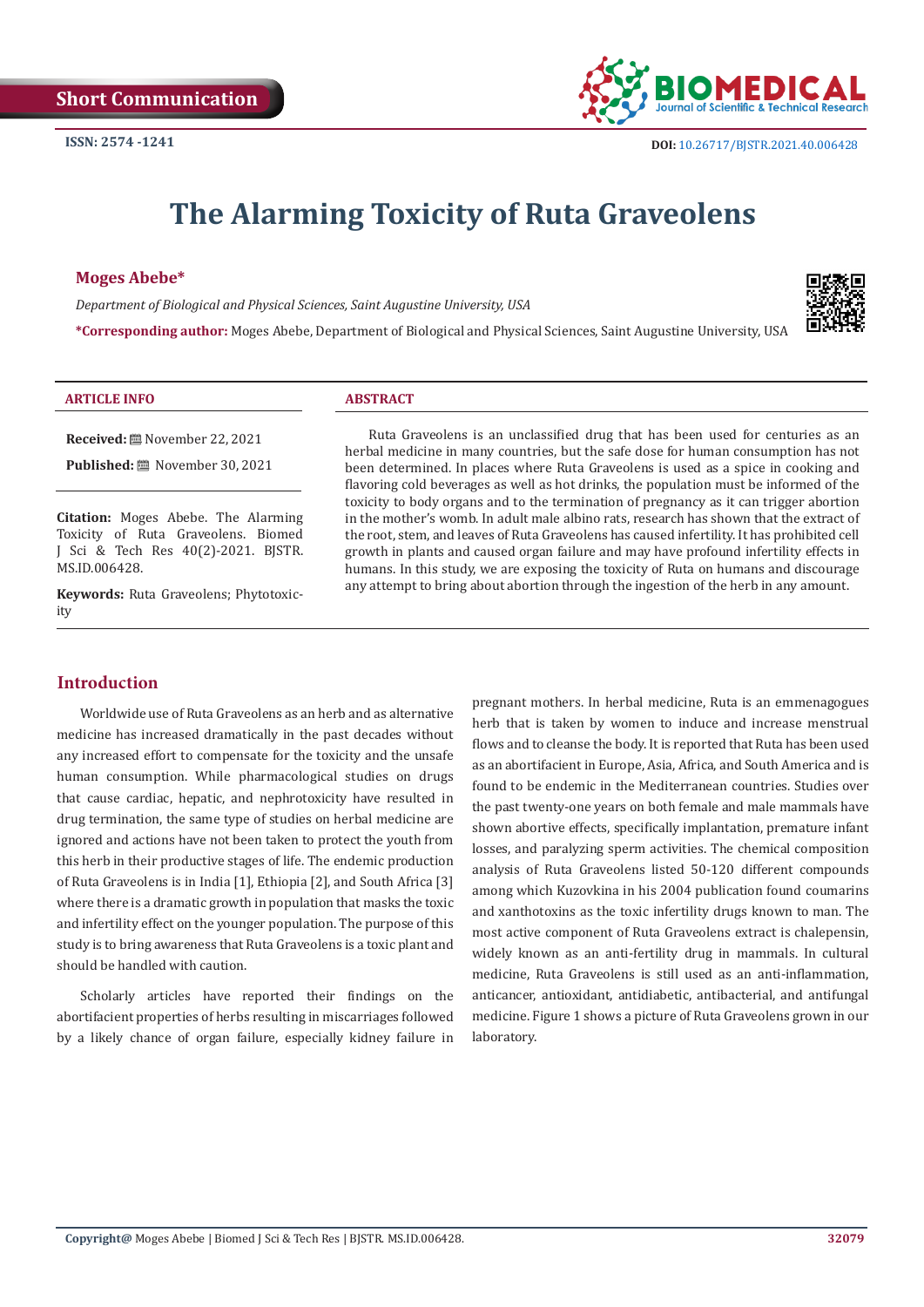

**Figure 1:** Ruta Graveolens.

#### **Methodology**



**Figure 2:** Treated Onion bulbs with Rue.

In this study, Ruta was extracted by diethyl ether, hydrochloric acid, and sodium hydroxide solutions and was used on the commercially purchased organic onions and the growth rate of onion roots was observed. Rationally, we used onion roots to avoid animal sacrifice. The three extracts were administered in the solution where the onions were grown in the amount of 1, 2, 5, 10, 15, 25 milliliters and the growth rate were measured. Pure water was used in the control sample. A review of literature lists several methods of extraction of phytochemical compounds like coumarins and xanthotoxins which is effectively done with a hot water extract and or a variety of pure and mixed organic solvents of ethanol, hexane, chloroform, acetone, and a combination of these solvents. Separation of the essential oil and other chemicals from the stem, leaves, roots, and seeds of Ruta was done by several planned extraction steps and the results were successful. Figure 2 is the setup of the onion bulbs hanging on sticks and the roots were submerged in water. The submersion water was replenished every

day and onions were exposed to open air sunlight. At the end of 15 days, the roots and stems were shaved, dried, and weighed along with the control group.

The following research approach is reviewed below to show that the extraction of Ruta Graveolens by different solvents and different testing methodology compliments the method we chose in this study. Kong et al [4]. performed solvent extraction of 10.4 Kg of powdered whole plant of Ruta Graveolens with petroleum ether and chloroform that percolated overnight. The extracts from the root, stem, and leaves were separated into its components using benzene and methanol. They succeeded in isolating chalepensin, a toxic compound among furanocoumarin which is a pharmacologically active compound in Ruta Graveolens. They purified chalepensin and the yield was 9 grams of the crystal that was tested and confirmed with proton NMR and mass spectroscopy. The effects of infertility due to Ruta Graveolens were tested on 10 Sprague Dawley rats that were randomly selected from a large selection of genetically identical 8 weeks old females. The pregnant rats were kept in an environmentally controlled room, with minimized infections, and a supply of nutrition. Solvent enhanced chalepensin extract was administered to the experimental group and the control group.

Hale et al [5]. studied Ruta Graveolens leaves, seeds, flowers, and stems obtained from credible sources and separated for extraction. The sample was blended, the extraction was conducted by several volatile liquids, and the isolated crystals were separated into fractions and tested using TLC and proton and carbon 13 NMR, and UV-VIS spectroscopic methods. Fresh leaf extraction was purified and isolated using several steps in the extraction process. All the extracts from their experiment inhibited cell division in the root tip of duckweed. Gonçalves de Freitas [6]. studied Ruta Graveolens grown in Brazil. These were air-dried, grounded, and extracted using 70% ethanol with a 25% yield. The selected CF1 mice were supervised in a controlled environment with nutritional supplies and an environmentally controlled laboratory. They administered 1000 mg/kg of extract per body weight to the experimental group and only the vehicle was administered to the control group. The extract was administered to the 10 mice per group at different stages of pregnancy. The mice were sacrificed and checked for the condition of the fetus in their ovaries.

Indian [1] grown Ruta Graveolens was collected, and aerial parts and the roots were separately, dried, and powdered, and made as a paste with water. The plant gave a 20% slurry extract, and the paste was administered to rats and hamsters. The ingestion dose was 8g/kg, and it was administered to rats and hamsters within two weeks of pregnancy. Then healthy female rats and hamsters were used in a controlled environment and experimental and controlled groups were used. At the end of the experimental comparison of body weight, before and after the trial was used,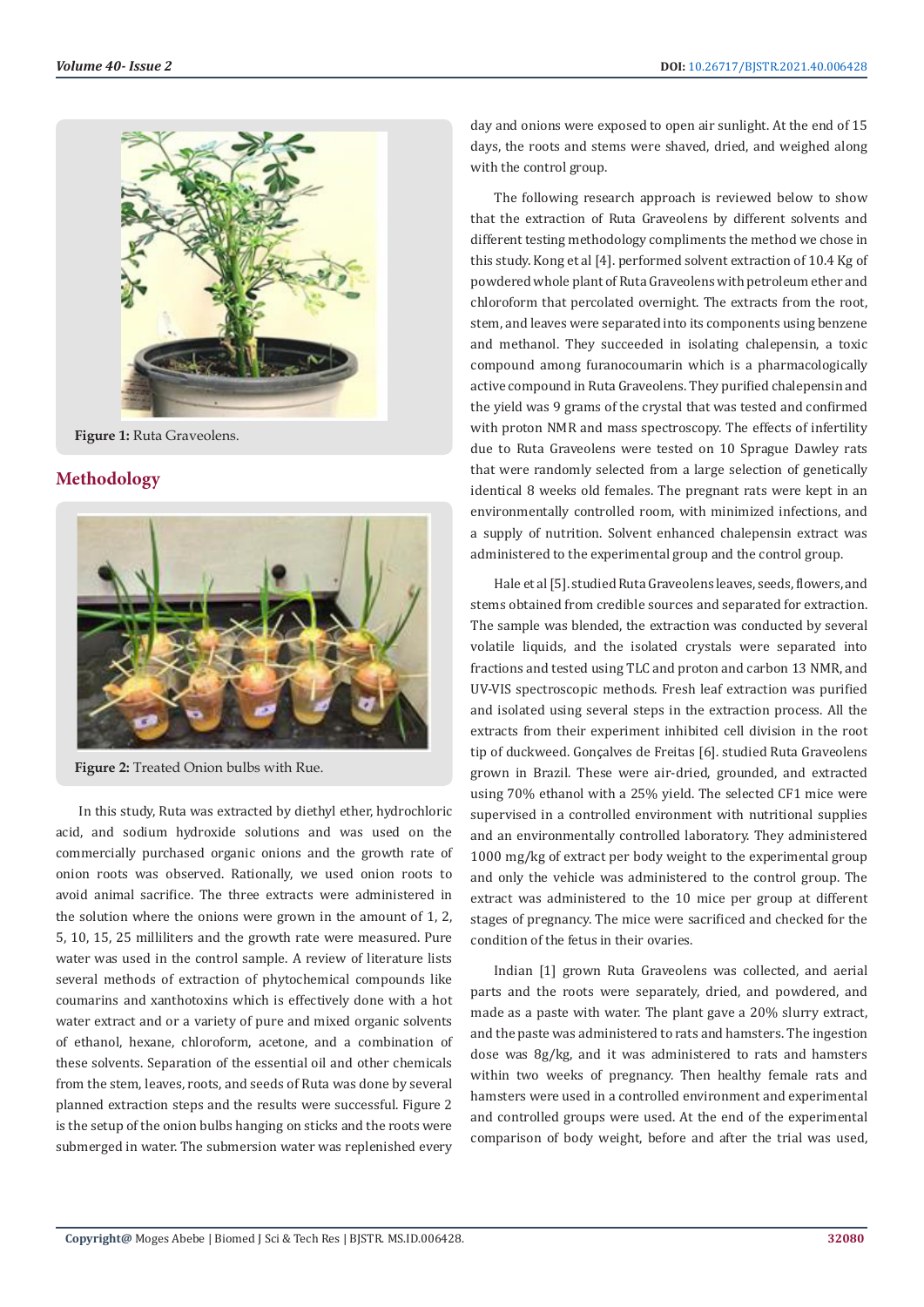the effect of the toxicity of the Ruta Graveolens on the inner body organs was investigated. Statistical significance using (P,0.05) chi-square analysis was obtained. The results showed increased toxicity and a high rate of fetus mortality. The chloroform extract chalepnisin was found in all parts of the plant, and its toxicity was reported in the pregnant rodents. The results showed a significant increase in infertility effect in the pregnant rats, and the experiment revealed chalepnisin, as the specific compound that has a significant effect on fertility. Finally, Ruta Graveolens leaves grown in Peru [7] were stove dried, pulverized into powder, and produced the collected extract using water as a solvent. The extracted liquid was evaporated and administered as 10 mL injection per mouse. Most of these methods that are published in the literature used rodents and animals' specimen for their study investigation, and our experimental study of the toxicity of Ruta on plants is a good complement to the collection.

# **Results and Discussion**

This study showed significant effect in the retardation of onion root cell growth in our laboratory. Onion root growth that was treated with different concentrations of ether extracts were graphed in Figure 3. The ruta extract showed its growth inhibitory effect in all three extracts. All the variables like the pH  $(6.0 + 0.5)$ . temperature  $(23 + 1^{\circ}C)$ , and atmospheric pressure were the same for the control group and the experiment. The experiment was stopped after 15 days, the roots and stem were shaved from the onion bulb, and the dried sample was weighed for the 1-10 mL ether extract solution of Ruta Graveolens. The onion bulbs died when any significant Ruta Graveolens extract was added to the water where the plant was partially immersed. In other studies, the toxicity of the Ruta extract has also prohibited other researchers from coming to a firm conclusion Y. C. Kong et al. [4] did not come to a clear conclusion in the Ruta's anti-infertility and abortion effect, and their results didn't produce any clear-cut conclusion. The amount of Ruta Graveolens they used in rats was far too toxic to the specimen and organ failure resulted before the infertility rate was observed. The chlorophyll-water extract they used was less toxic, but the cumrain and specifically chalepensin's anti-implantation and infertility has not been proven.



**Figure 3:** Root Growth of onion bulb after addition of different volumes of Rue extract by ether.

Anderson Gonçalves de Freitas et al. [6] also found that Ruta Graveolens did not result in infertility and anti-implantation in pregnant mouse. However, their results showed good evidence of fetotoxicity after the seventh DOP pregnant mouse that received the herbal extract. The use of Ruta Graveolens resulted in organ failure, and they concluded that the herb should not be used in humans as a medicinal herb or as a contraceptive. Manoj Gandhi et al. studied the effect of Ruta Graveolens in rats and hamsters for infertility activities. They used methanol and petroleum ether extracts and found that the herb caused acute toxicity in both the rats and hamsters used. In their study, the toxicity effect interfered with the result. Gutiérrez-Pajares et al. [7] exposed pregnant mice

to Ruta Graveolens during the first four days of pregnancy. The super ovulated pregnant mice different amounts of the aqueous extract. The administration of Ruta Graveolens to goats was found to attack the kidneys and higher doses were toxic resulting in death. The oil extract from the leaves has the potential toxicity that will result in uterine hemorrhaging. They were cautious to advise that their finding in animals cannot be transferred to humans. Their studies showed that ingested Ruta Graveolens is toxic enough to create an unfavorable environment for embryo implantation and will also retard fetal growth at any stage of fetus development. They isolated the alkaloid components of the herb like flavonoids, acridones, and furanocoumarins that are known growth inhibitors,